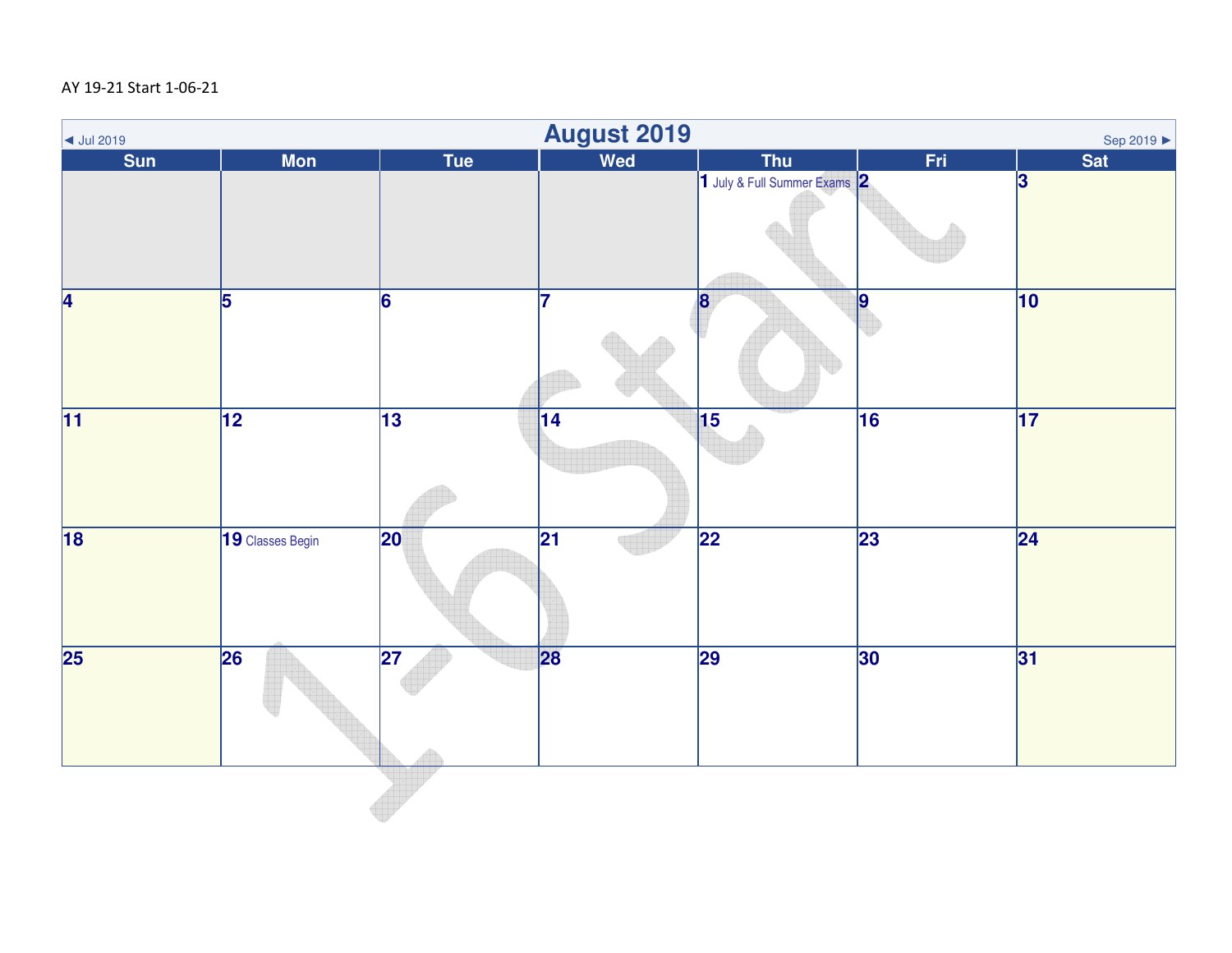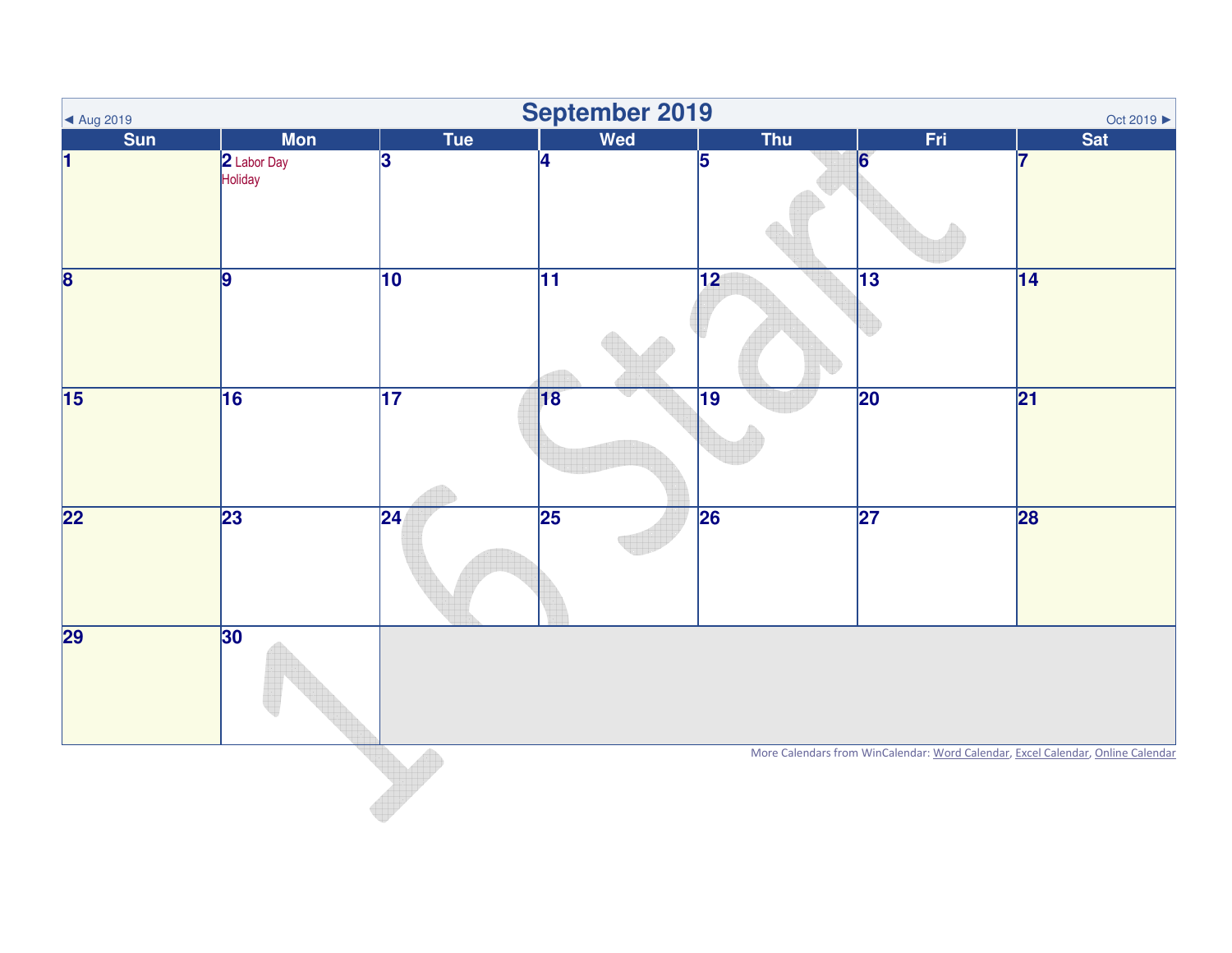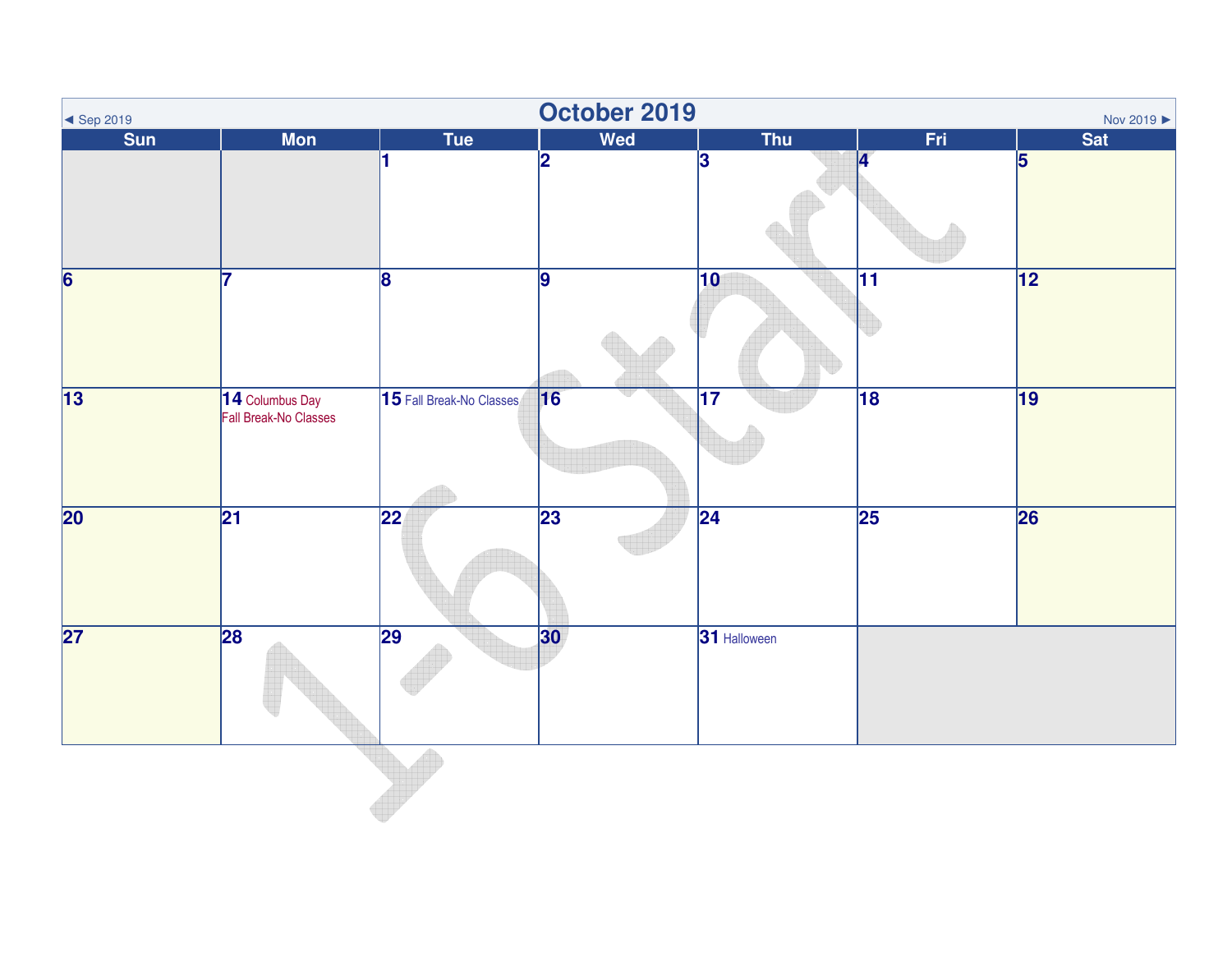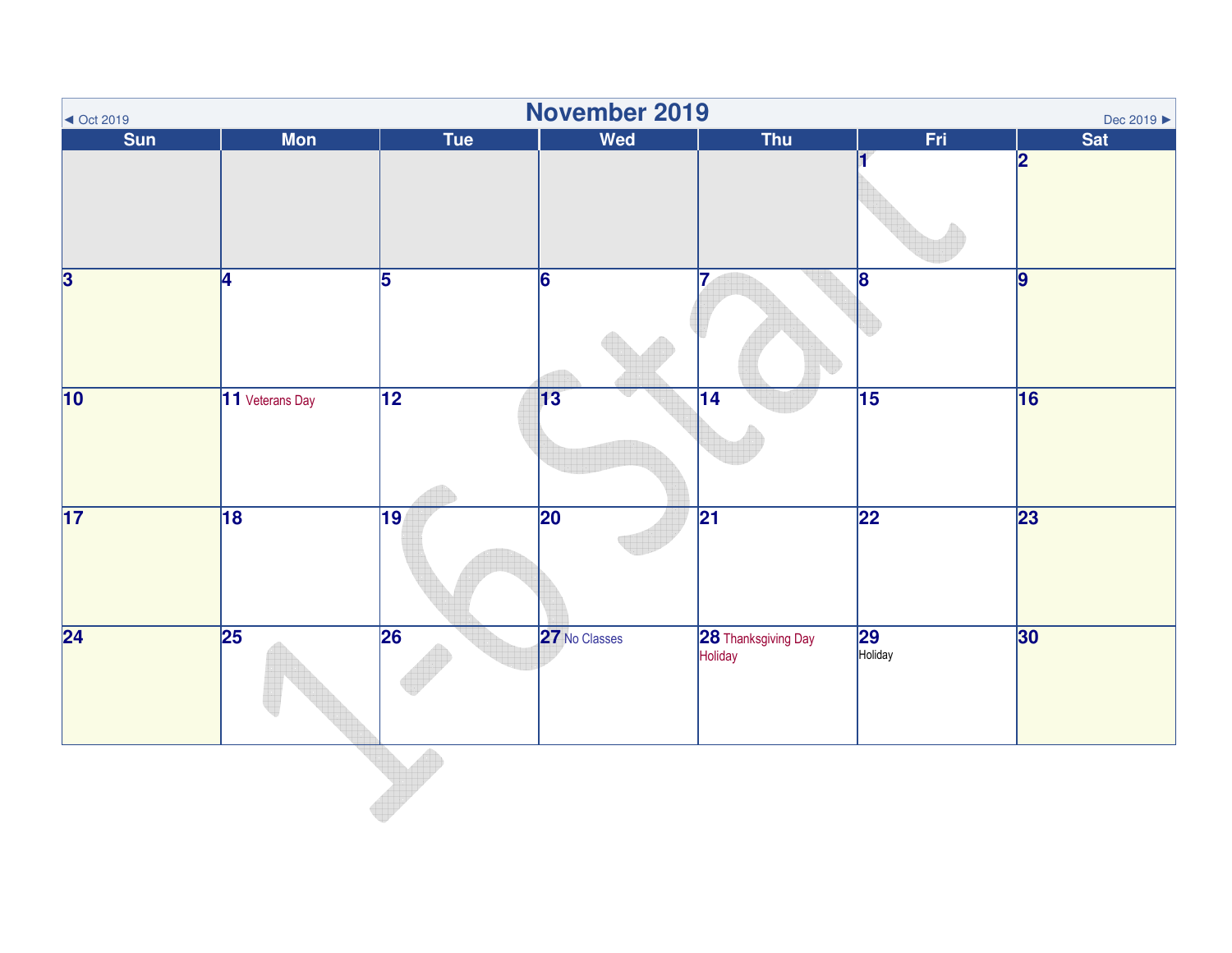| $\sim$ Nov 2019         |                  |                       | December 2019         |                 |                 | Jan 2020        |
|-------------------------|------------------|-----------------------|-----------------------|-----------------|-----------------|-----------------|
| <b>Sun</b>              | <b>Mon</b>       | <b>Tue</b>            | Wed                   | <b>Thu</b>      | Fri             | <b>Sat</b>      |
| н                       | 2                | 3                     | $\overline{4}$        | $\overline{5}$  | 6               | 7               |
| $\overline{\mathbf{8}}$ | 9 Last Class Day | $\overline{10}$ Exams | $\overline{11}$ Exams | 12 Exams        | $13$ Exams      | 14              |
| $\overline{15}$         | 16               | $\overline{17}$       | 18                    | $\overline{19}$ | $\overline{20}$ | $\overline{21}$ |
| $\overline{22}$         | 23               | $\overline{24}$       | 25 Christmas          | $\overline{26}$ | $\overline{27}$ | 28              |
| 29                      | 30               | 31                    |                       |                 |                 |                 |
|                         |                  |                       |                       |                 |                 |                 |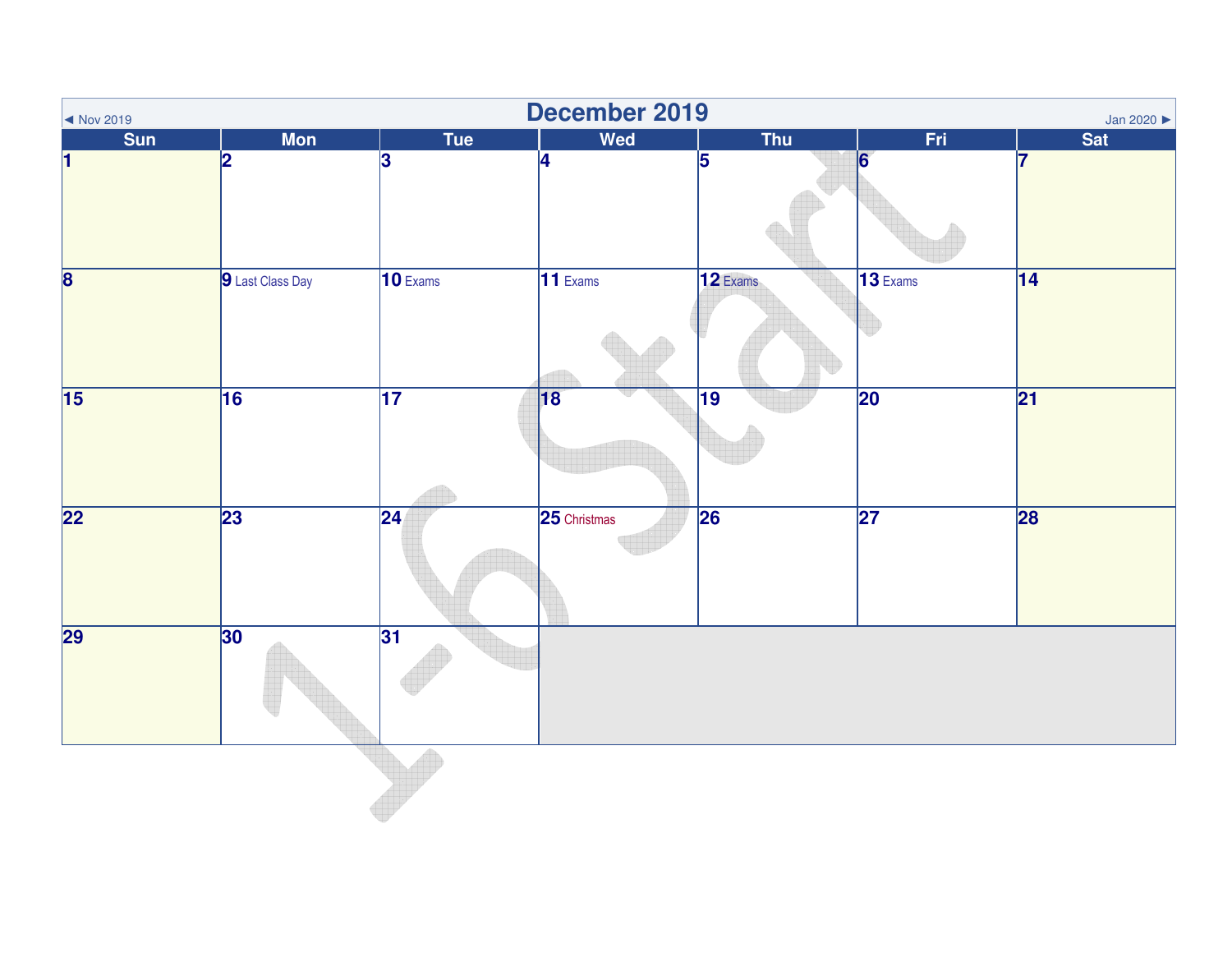| $\blacktriangleleft$ Dec 2019 |                                  |                 | January 2020            |                 |                 | Feb 2020 ▶      |
|-------------------------------|----------------------------------|-----------------|-------------------------|-----------------|-----------------|-----------------|
| <b>Sun</b>                    | <b>Mon</b>                       | Tue             | Wed                     | Thu             | Fri             | <b>Sat</b>      |
|                               |                                  |                 | 1 New Year's Day        | 2               | 3               | 4               |
| $\overline{5}$                | <b>6</b> Classes Begin           | 17              | $\overline{\mathbf{8}}$ | $\overline{9}$  | $\overline{10}$ | $\overline{11}$ |
| $\overline{12}$               | $\overline{13}$                  | $\overline{14}$ | 15                      | $\overline{16}$ | $\overline{17}$ | 18              |
| 19                            | 20 Martin Luther King<br>Holiday | $\overline{21}$ | $\overline{22}$         | $\overline{23}$ | $\overline{24}$ | $\overline{25}$ |
| $\overline{26}$               | $\overline{27}$                  | 28              | 29                      | 30              | 31              |                 |
|                               |                                  |                 |                         |                 |                 |                 |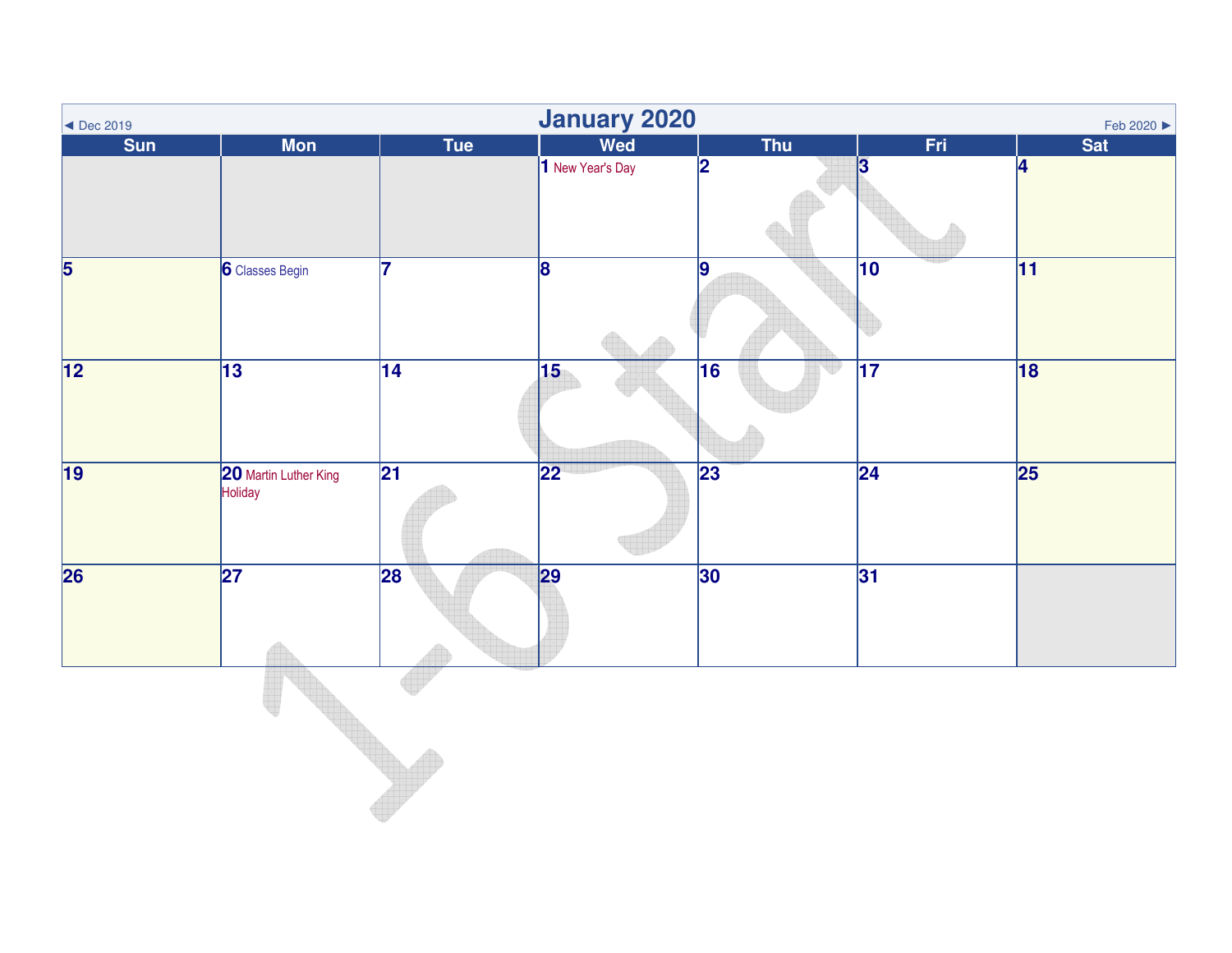| <b>Sat</b>              |
|-------------------------|
| K                       |
|                         |
|                         |
|                         |
| $\overline{\mathbf{8}}$ |
|                         |
|                         |
| $\overline{15}$         |
|                         |
|                         |
| 22                      |
|                         |
|                         |
|                         |
| 29                      |
|                         |
|                         |
|                         |
|                         |
|                         |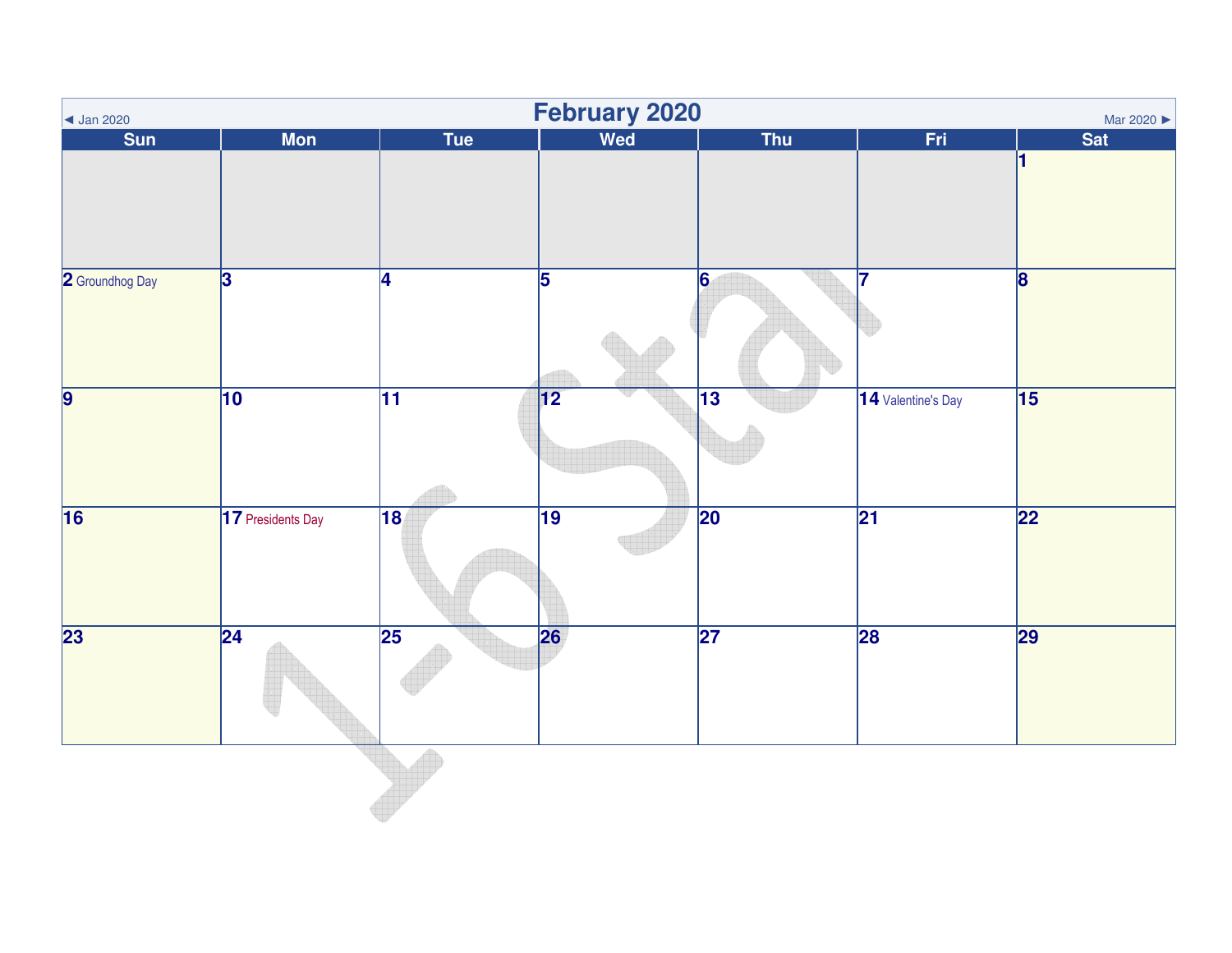| $\blacktriangleleft$ Feb 2020 |                 |                                        | <b>March 2020</b> |                 |                 | Apr 2020        |
|-------------------------------|-----------------|----------------------------------------|-------------------|-----------------|-----------------|-----------------|
| <b>Sun</b>                    | <b>Mon</b>      | <b>Tue</b>                             | Wed               | <b>Thu</b>      | Fri             | <b>Sat</b>      |
| н                             | $\overline{2}$  | 3                                      | $\overline{4}$    | $\overline{5}$  | 6               | 17              |
| $\overline{\mathbf{8}}$       | $\overline{9}$  | $\overline{10}$                        | $\overline{11}$   | $\overline{12}$ | $\overline{13}$ | $\overline{14}$ |
| $\overline{15}$               | 16 Spring Break | 17 Spring Break<br>Saint Patrick's Day | 18 Spring Break   | 19 Spring Break | 20 Spring Break | $\overline{21}$ |
| $\overline{22}$               | 23              | $\overline{24}$                        | $\overline{25}$   | 26              | $\overline{27}$ | 28              |
| 29                            | 30              | 31                                     |                   |                 |                 |                 |
|                               |                 |                                        |                   |                 |                 |                 |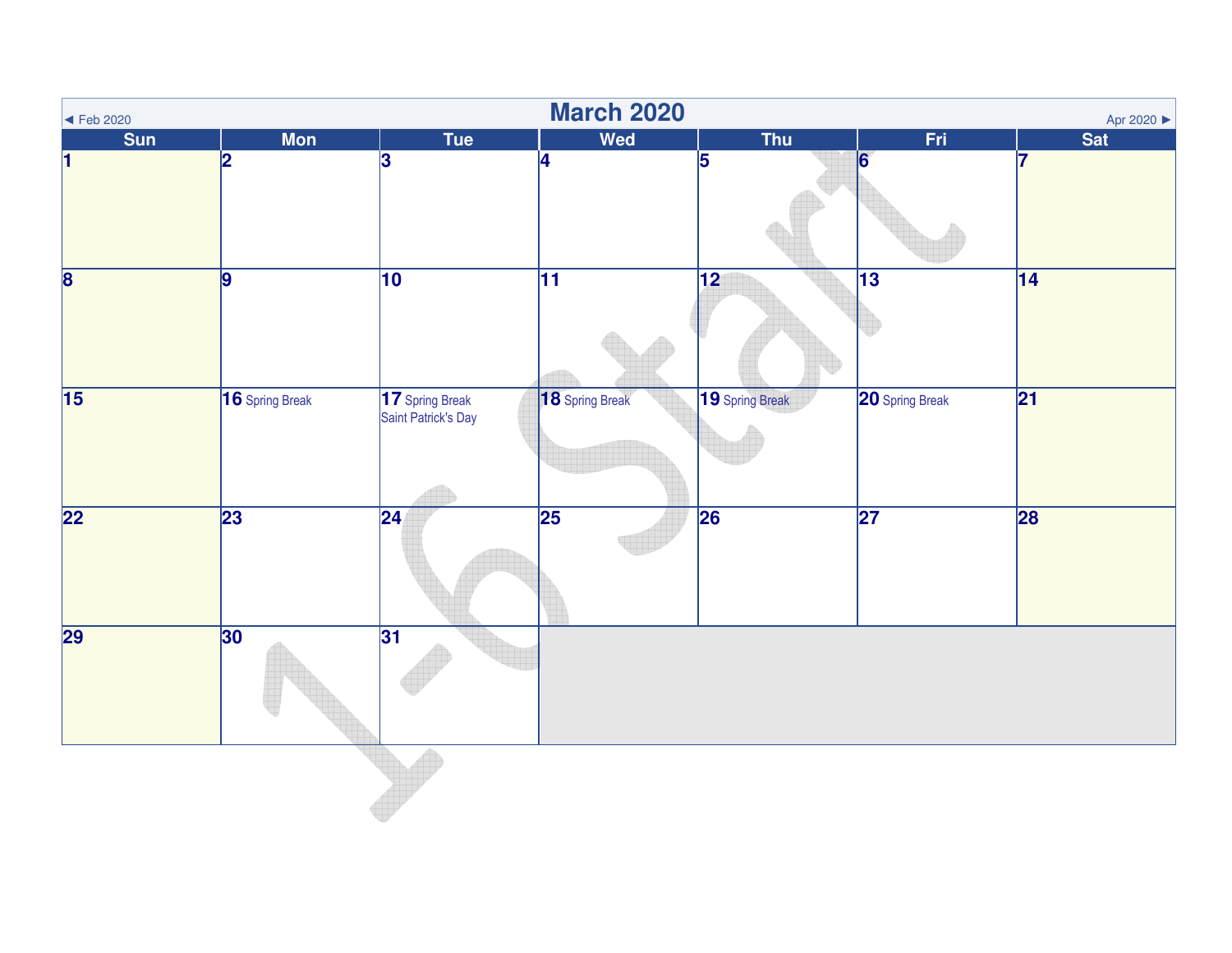| Mar 2020                |                   |                 | <b>April 2020</b> |            |                 | May 2020        |
|-------------------------|-------------------|-----------------|-------------------|------------|-----------------|-----------------|
| <b>Sun</b>              | <b>Mon</b>        | Tue             | <b>Wed</b>        | <b>Thu</b> | Fri.            | <b>Sat</b>      |
|                         |                   |                 | l1.               | 2          | 13              | 4               |
| $\overline{\mathbf{5}}$ | 6                 | 17              | $\overline{8}$    | 9          | 10 Good Friday  | $\overline{11}$ |
| 12 Easter               | $\overline{13}$   | $\overline{14}$ | $\overline{15}$   | 16         | $\overline{17}$ | 18              |
| $\overline{19}$         | 20                | $\overline{21}$ | 22                | 23         | $\overline{24}$ | 25              |
| $\overline{26}$         | 27 Last Class Day | 28 Exams        | 29 Exams          | 30 Exams   |                 |                 |
|                         |                   |                 |                   |            |                 |                 |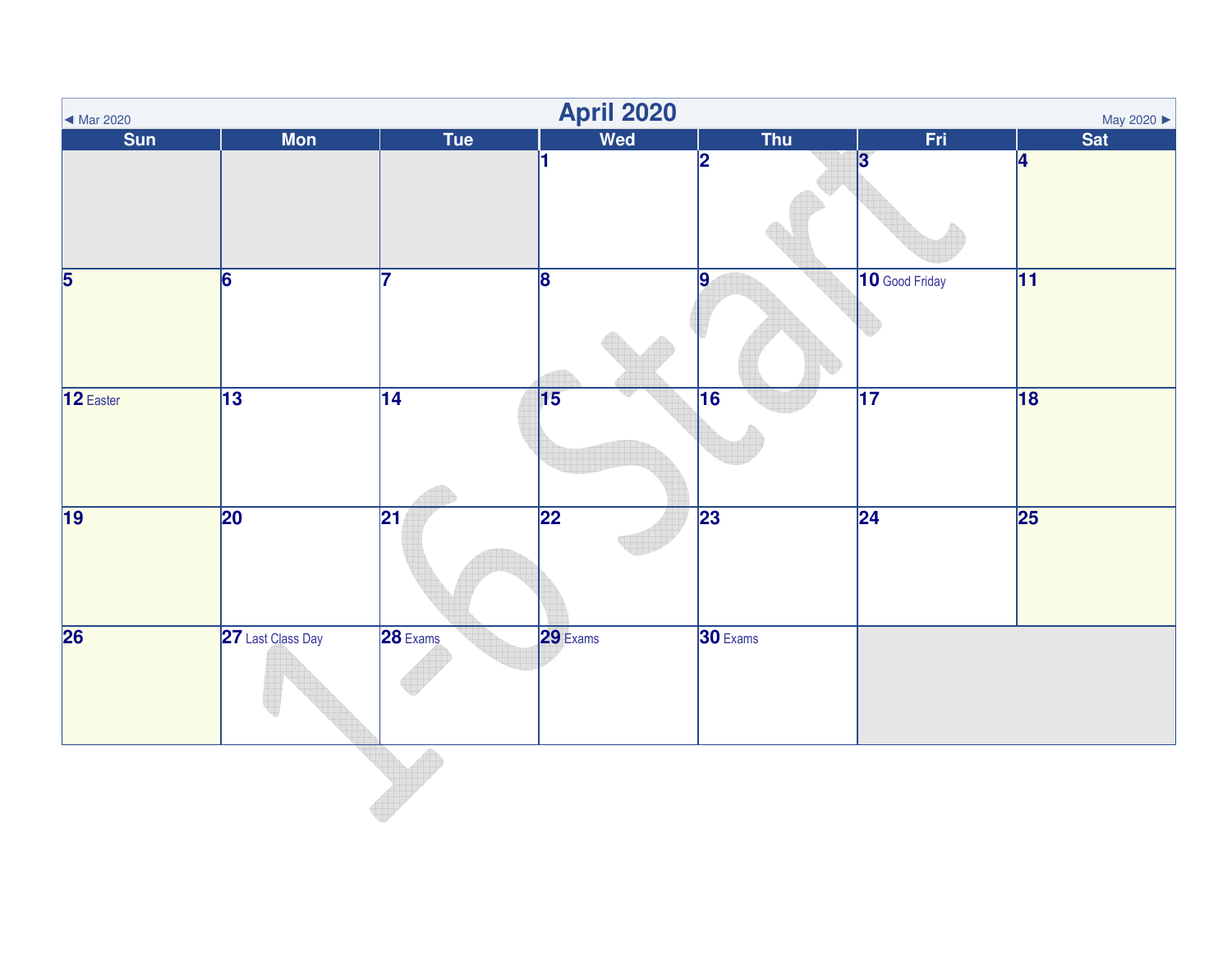| $\blacktriangleleft$ Apr 2020      |                               |                 | <b>May 2020</b> |                 |                 | Jun 2020 $\blacktriangleright$ |
|------------------------------------|-------------------------------|-----------------|-----------------|-----------------|-----------------|--------------------------------|
| <b>Sun</b>                         | <b>Mon</b>                    | <b>Tue</b>      | <b>Wed</b>      | <b>Thu</b>      | Fri             | <b>Sat</b>                     |
|                                    |                               |                 |                 |                 | $\vert$ 1 Exams | $\overline{\mathbf{2}}$        |
| $\overline{\overline{\mathbf{3}}}$ | $\overline{4}$                | $\overline{5}$  | 6               | 7               | $\overline{8}$  | $\boldsymbol{9}$               |
| 10 Mother's Day                    | 11 Maymester Classes<br>Begin | $\overline{12}$ | 13              | 14              | 15 No Class     | 16                             |
| $\overline{17}$                    | 18                            | $\overline{19}$ | 20              | $\overline{21}$ | 22 No Class     | 23                             |
| $\overline{24}$                    | 25 Memorial Day Holiday       | 26              | $\overline{27}$ | 28              | 29              | 30                             |
| $\overline{31}$                    |                               |                 |                 |                 |                 |                                |
|                                    |                               |                 |                 |                 |                 |                                |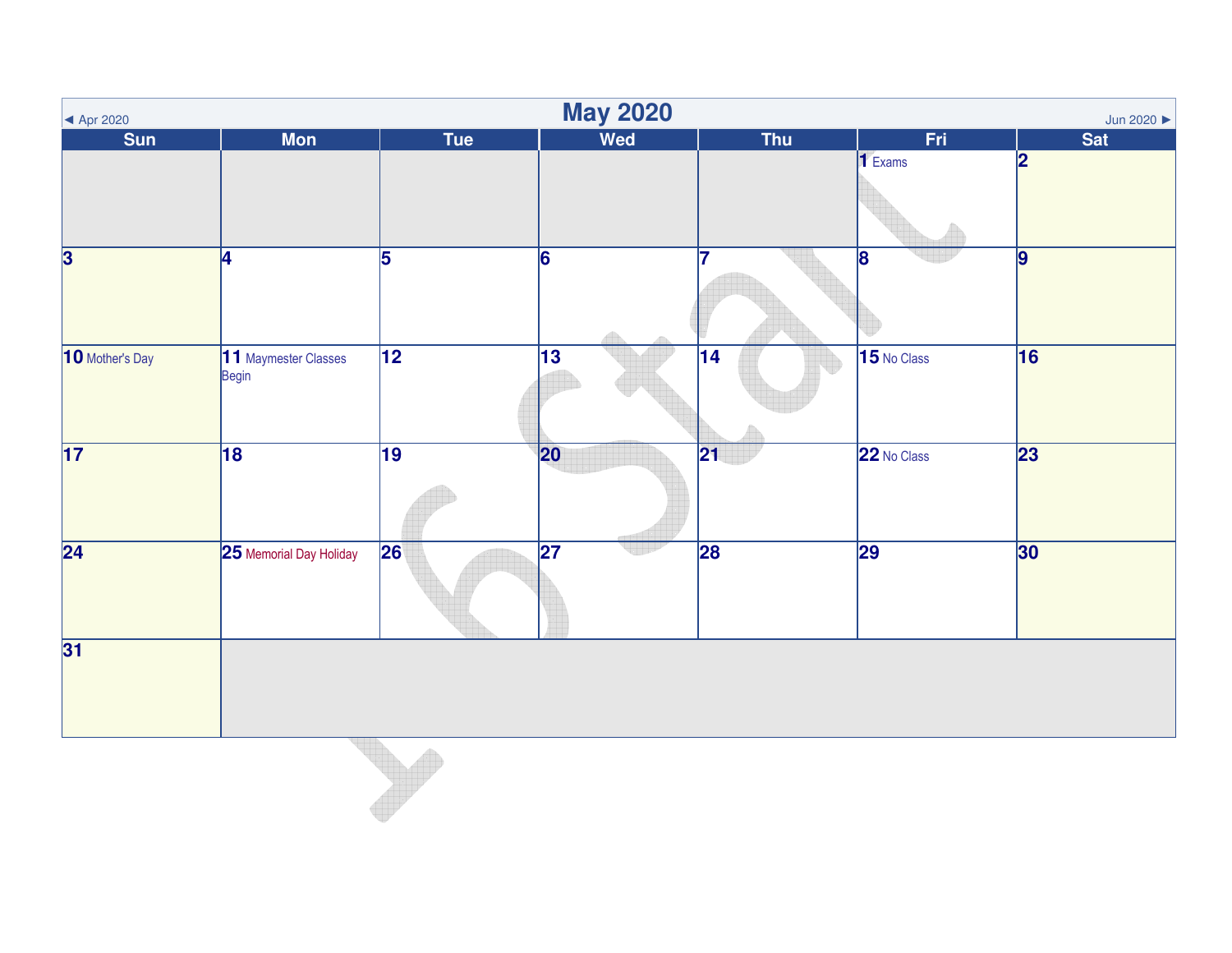| $\blacktriangleleft$ May 2020 |                      |                 | <b>June 2020</b> |                   |             | Jul 2020 $\blacktriangleright$ |
|-------------------------------|----------------------|-----------------|------------------|-------------------|-------------|--------------------------------|
| <b>Sun</b>                    | <b>Mon</b>           | Tue             | Wed              | <b>Thu</b>        | Fri.        | <b>Sat</b>                     |
|                               |                      | 2               | $\overline{3}$   | 4 Maymester Exams | 5 No Class  | 6                              |
| $\overline{\mathbf{7}}$       | 8 June Classes Begin | $\vert$ 9       | $\overline{10}$  | $\overline{11}$   | 12 No Class | $\overline{13}$                |
| $\overline{14}$               | 15                   | $\overline{16}$ | $\overline{17}$  | $\overline{18}$   | 19 No Class | $\overline{20}$                |
| 21 Father's Day               | $\overline{22}$      | 23              | $\overline{24}$  | $\overline{25}$   | 26 No Class | $\overline{27}$                |
| 28                            | 29                   | 30              |                  |                   |             |                                |
|                               |                      |                 |                  |                   |             |                                |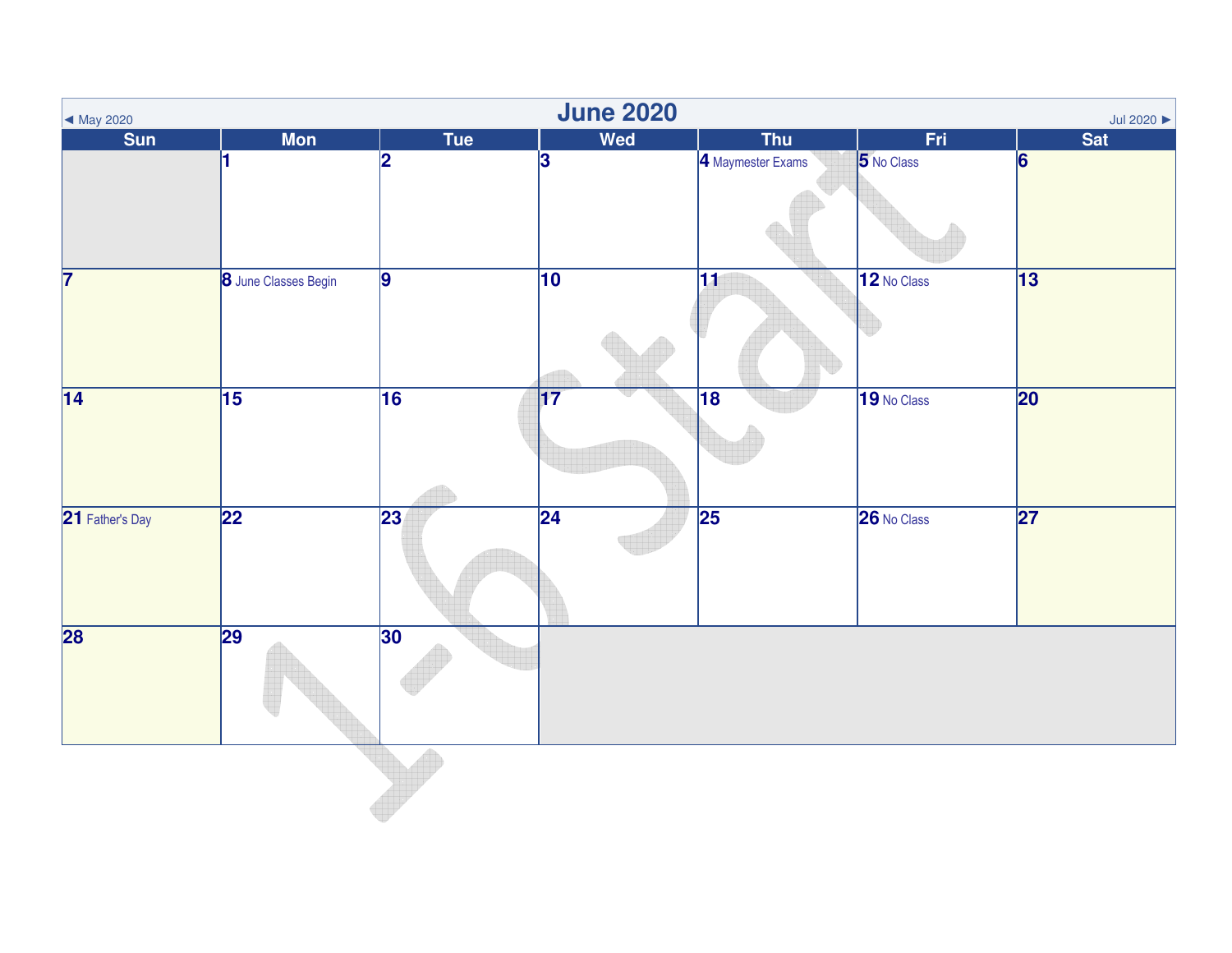| $\vert$ Jun 2020         |                      |                 | <b>July 2020</b> |                      |               | Aug 2020 ▶      |
|--------------------------|----------------------|-----------------|------------------|----------------------|---------------|-----------------|
| <b>Sun</b>               | <b>Mon</b>           | Tue             | Wed              | <b>Thu</b>           | Fri           | <b>Sat</b>      |
|                          |                      |                 | h.               | 2 June Exams         | 3 Holiday     | 4 Indep. Day    |
| $\overline{\mathbf{5}}$  | 6 July Classes Begin | 17              | $\overline{8}$   | 9                    | 10 No Class   | $\overline{11}$ |
| $\overline{12}$          | $\overline{13}$      | $\overline{14}$ | $\overline{15}$  | $\overline{16}$      | 17 No Classes | $\overline{18}$ |
| 19                       | $\overline{20}$      | $ 21\rangle$    | $\overline{22}$  | 23                   | 24 No Classes | $\overline{25}$ |
| $\overline{\mathbf{26}}$ | $\overline{27}$      | $\overline{28}$ | 29               | <b>30</b> July Exams | 31 No Classes |                 |
|                          |                      |                 |                  |                      |               |                 |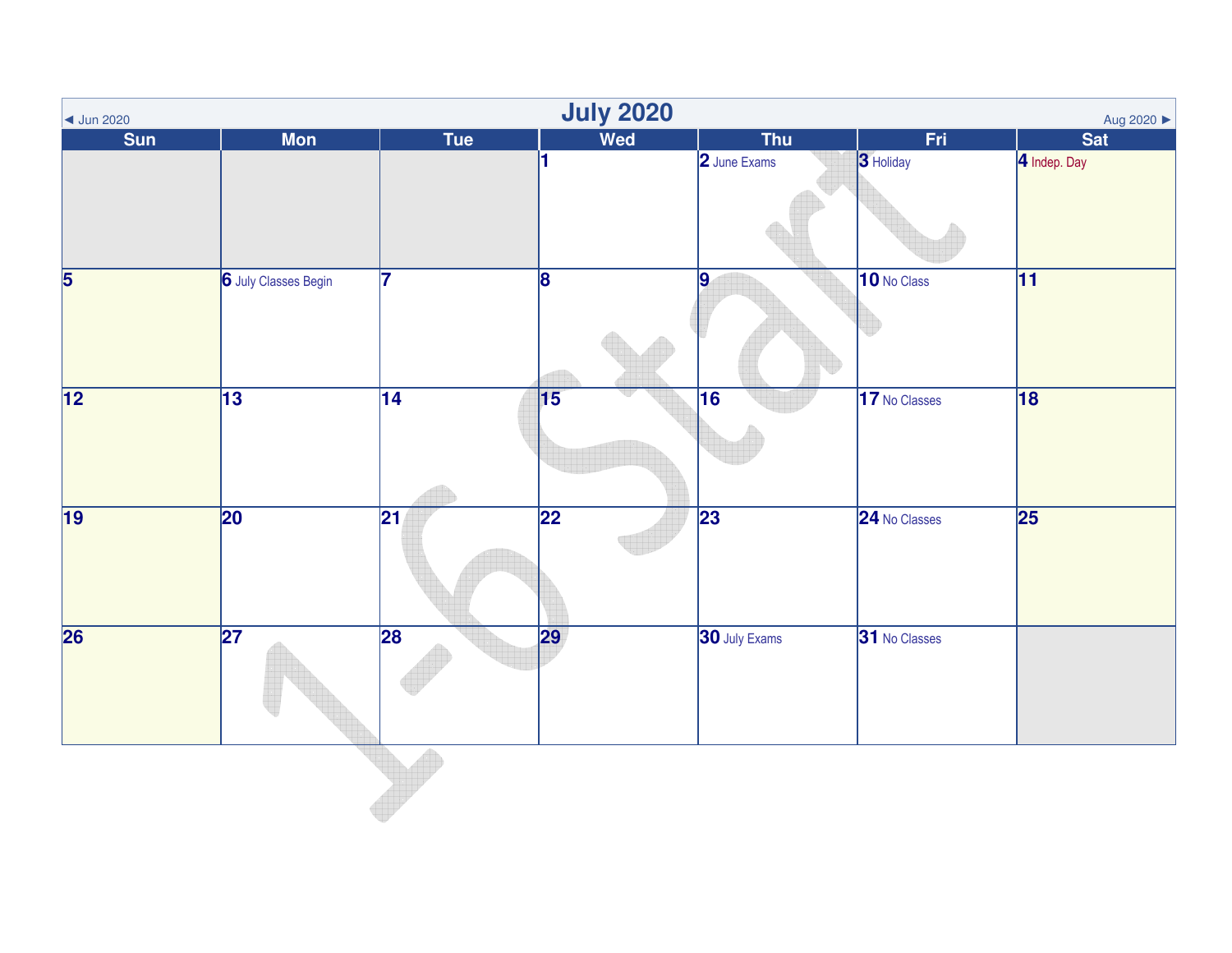| $\vert$ Jul 2020        |                         |                 | <b>August 2020</b> |                 |                 | Sep 2020 ▶      |
|-------------------------|-------------------------|-----------------|--------------------|-----------------|-----------------|-----------------|
| <b>Sun</b>              | <b>Mon</b>              | Tue             | Wed                | <b>Thu</b>      | Fri             | <b>Sat</b>      |
|                         |                         |                 |                    |                 |                 | И               |
| $\overline{\mathbf{2}}$ | $\overline{\mathbf{3}}$ | $\overline{4}$  | $\overline{5}$     | $\overline{6}$  | 17              | $\overline{8}$  |
|                         |                         |                 |                    |                 |                 |                 |
| $\overline{9}$          | 10                      | $\overline{11}$ | $\overline{12}$    | $\overline{13}$ | $\overline{14}$ | $\overline{15}$ |
| $\overline{16}$         | 17 Classes Begin        | $\overline{18}$ | 19                 | $ 20\rangle$    | $\overline{21}$ | $\overline{22}$ |
| $\overline{23}$         | $\overline{24}$         | $\overline{25}$ | 26                 | $\overline{27}$ | 28              | 29              |
| 30                      | 31                      |                 |                    |                 |                 |                 |
|                         |                         |                 |                    |                 |                 |                 |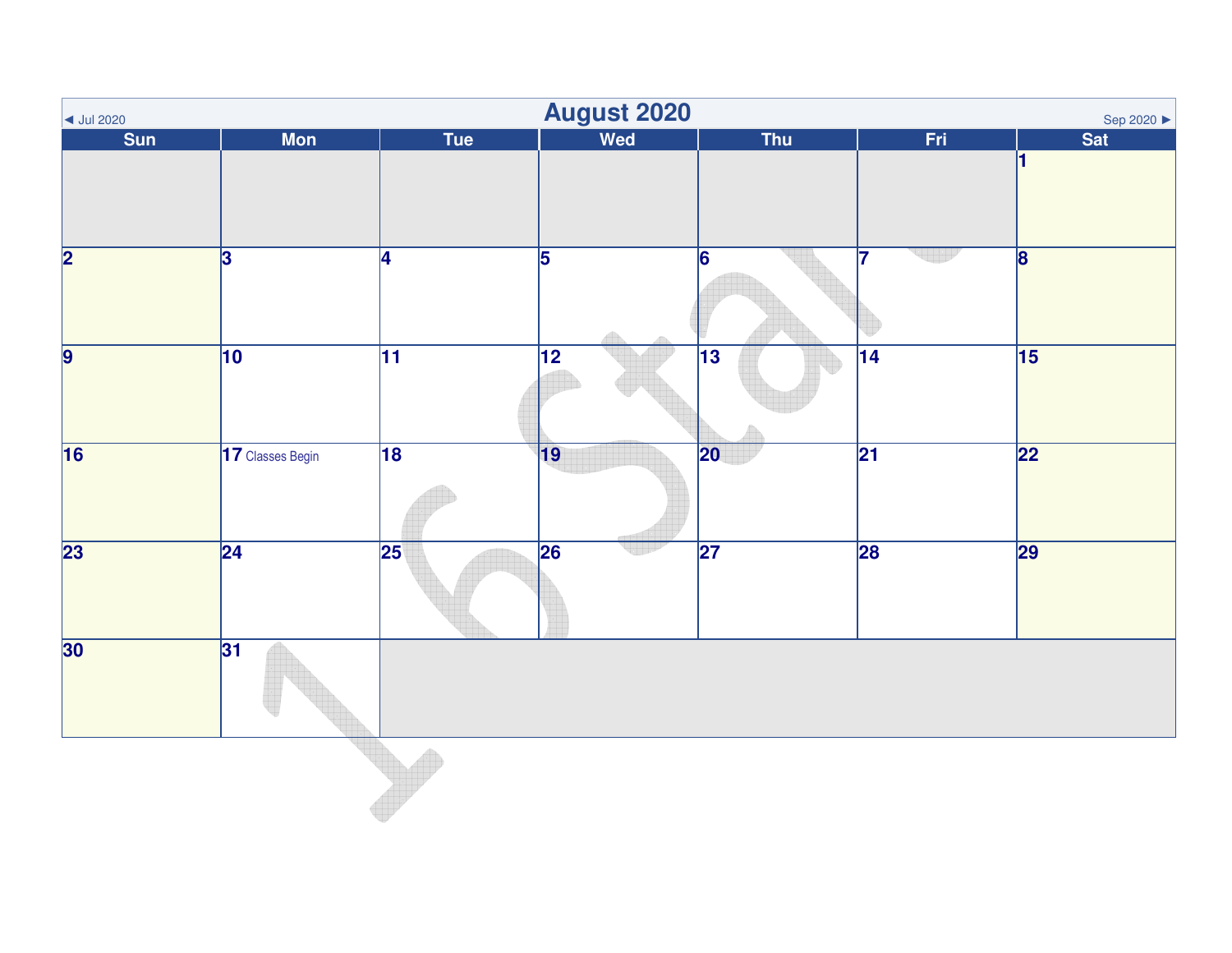| ▲ Aug 2020      |                     |                 | September 2020 |                 |                 | Oct 2020 ▶                                                                       |
|-----------------|---------------------|-----------------|----------------|-----------------|-----------------|----------------------------------------------------------------------------------|
| <b>Sun</b>      | <b>Mon</b>          | Tue             | Wed            | Thu             | Fri             | <b>Sat</b>                                                                       |
|                 |                     |                 | 2              | $\mathbf{3}$    | И               | 5                                                                                |
| 6               | 7 Labor Day Holiday | $\overline{8}$  | 9              | $ 10\rangle$    | $\overline{11}$ | 12                                                                               |
| 13              | $\overline{14}$     | $\overline{15}$ | 16             | $\overline{17}$ | $\overline{18}$ | 19                                                                               |
| $\overline{20}$ | $\overline{21}$     | $\overline{22}$ | 23             | $\overline{24}$ | 25              | 26                                                                               |
| $\overline{27}$ | 28                  | 29              | 30             |                 |                 |                                                                                  |
|                 |                     |                 |                |                 |                 | More 2020 Calendar Layouts Excel Format, Microsoft Word Format, Holiday Calendar |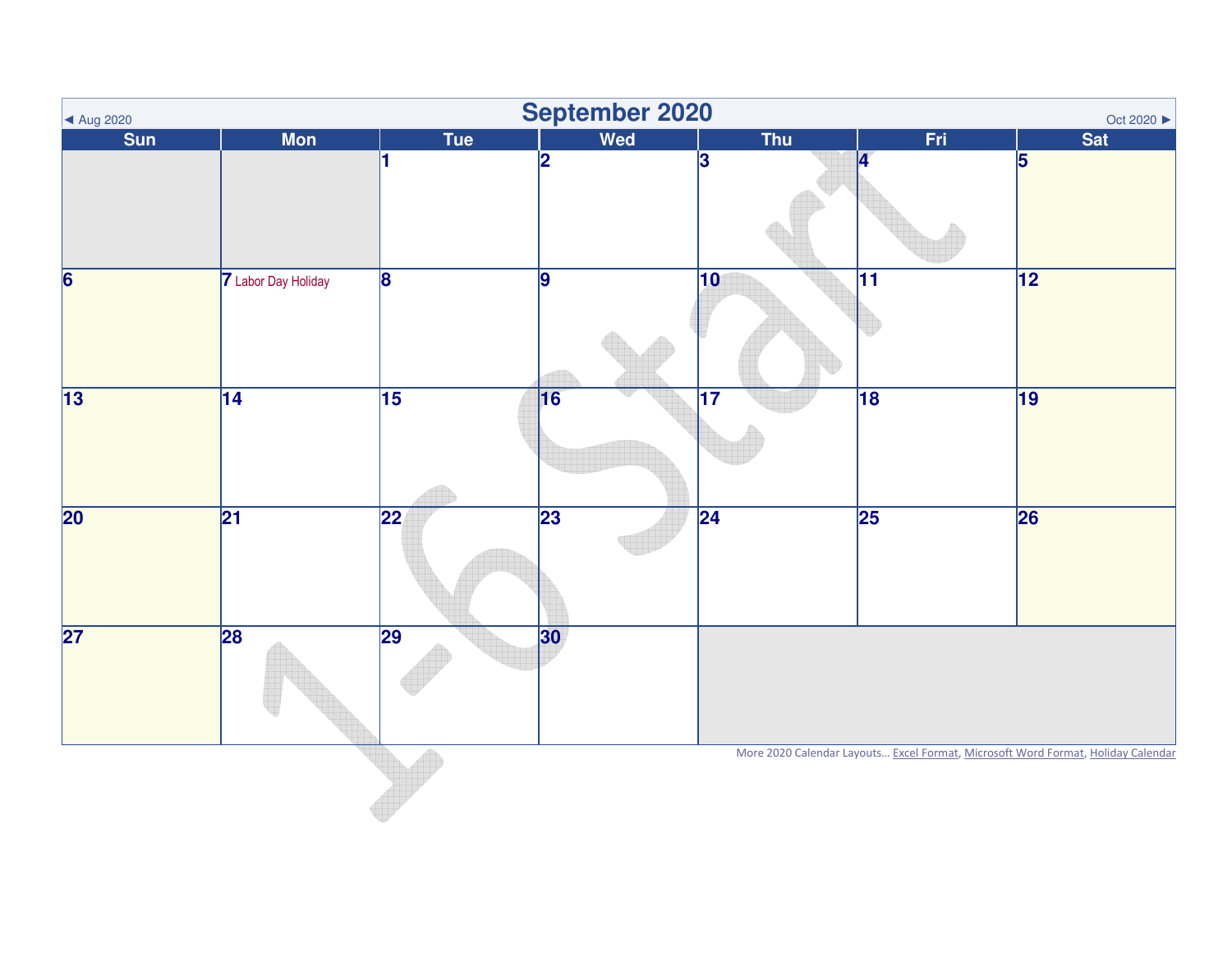| $\leq$ Sep 2020           |                                        |                        | October 2020    |                         |                | Nov 2020         |
|---------------------------|----------------------------------------|------------------------|-----------------|-------------------------|----------------|------------------|
| $S$ un                    | <b>Mon</b>                             | Tue                    | <b>Wed</b>      | <b>Thu</b>              | Fri            | <b>Sat</b>       |
|                           |                                        |                        |                 |                         | פו             | $\boldsymbol{3}$ |
| $\overline{\overline{4}}$ | 5                                      | $\overline{6}$         | 17              | $\overline{\mathbf{8}}$ | $\overline{9}$ | $\overline{10}$  |
| $\overline{11}$           | 12 Columbus Day<br>Fall Break-No Class | 13 Fall Break-No Class | 14              | $\overline{15}$         | 16             | 17               |
| $\overline{18}$           | $ 19\rangle$                           | $ 20\rangle$           | $\overline{21}$ | 22                      | 23             | $\overline{24}$  |
| $\overline{25}$           | 26                                     | $\overline{27}$        | 28              | $\overline{29}$         | 30             | 31 Halloween     |
|                           |                                        |                        |                 |                         |                |                  |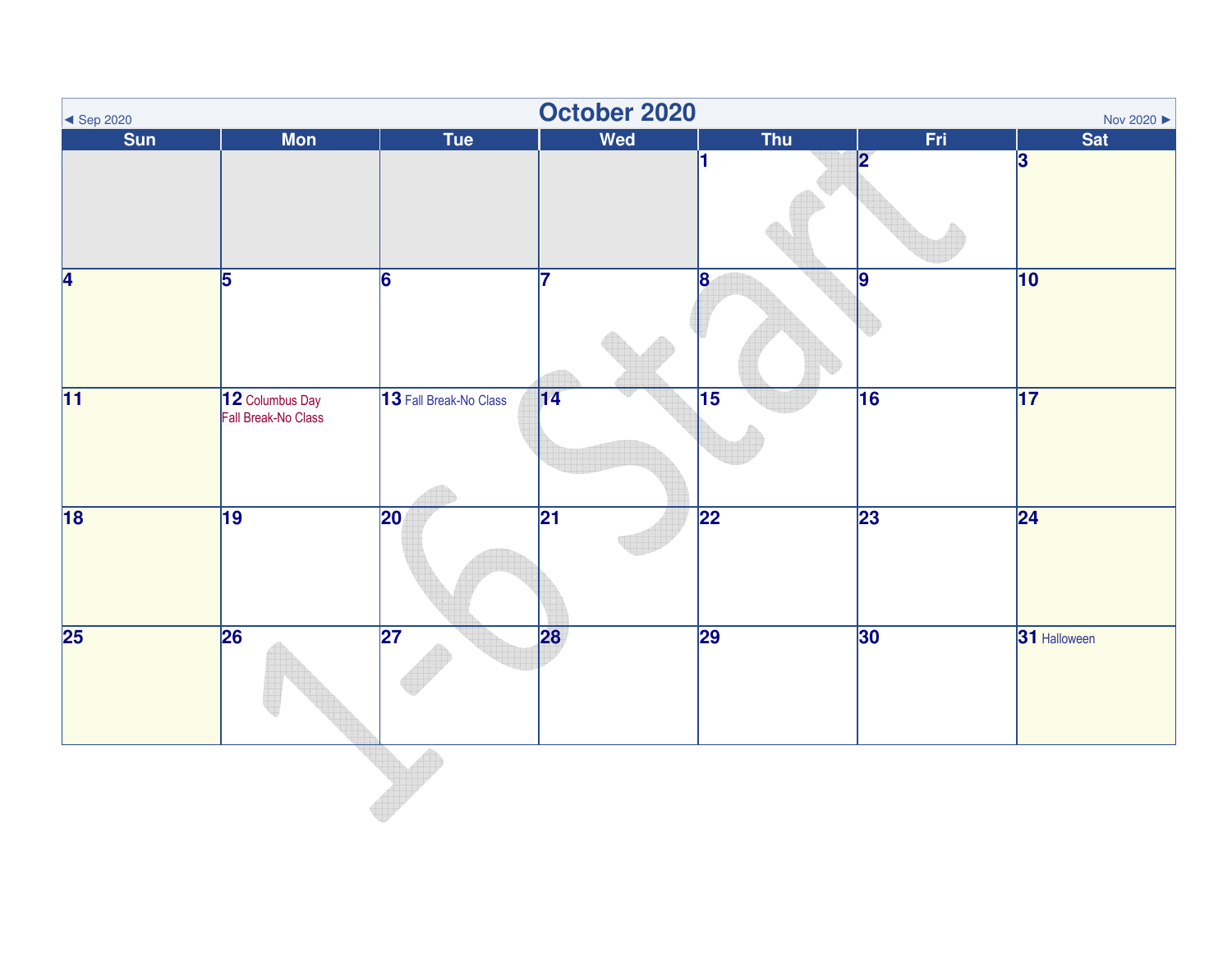| $\sim$ Oct 2020               |            |                 | November 2020   |                                |                 | Dec 2020 ▶      |
|-------------------------------|------------|-----------------|-----------------|--------------------------------|-----------------|-----------------|
| <b>Sun</b>                    | <b>Mon</b> | <b>Tue</b>      | Wed             | <b>Thu</b>                     | Fri             | <b>Sat</b>      |
| 1 Daylight Saving Time Ends 2 |            | 13              | $\overline{4}$  | $\overline{5}$                 | 6               | 7               |
| $\overline{\mathbf{8}}$       | 9          | 10              | 11 Veterans Day | $\overline{12}$                | $\overline{13}$ | 14              |
| $\overline{15}$               | 16         | $\overline{17}$ | $\overline{18}$ | $\overline{19}$                | $\overline{20}$ | $\overline{21}$ |
| $\overline{22}$               | 23         | $\overline{24}$ | 25 No Class     | 26 Thanksgiving Day<br>Holiday | 27 Holiday      | 28              |
| 29                            | 30         |                 |                 |                                |                 |                 |
|                               |            |                 |                 |                                |                 |                 |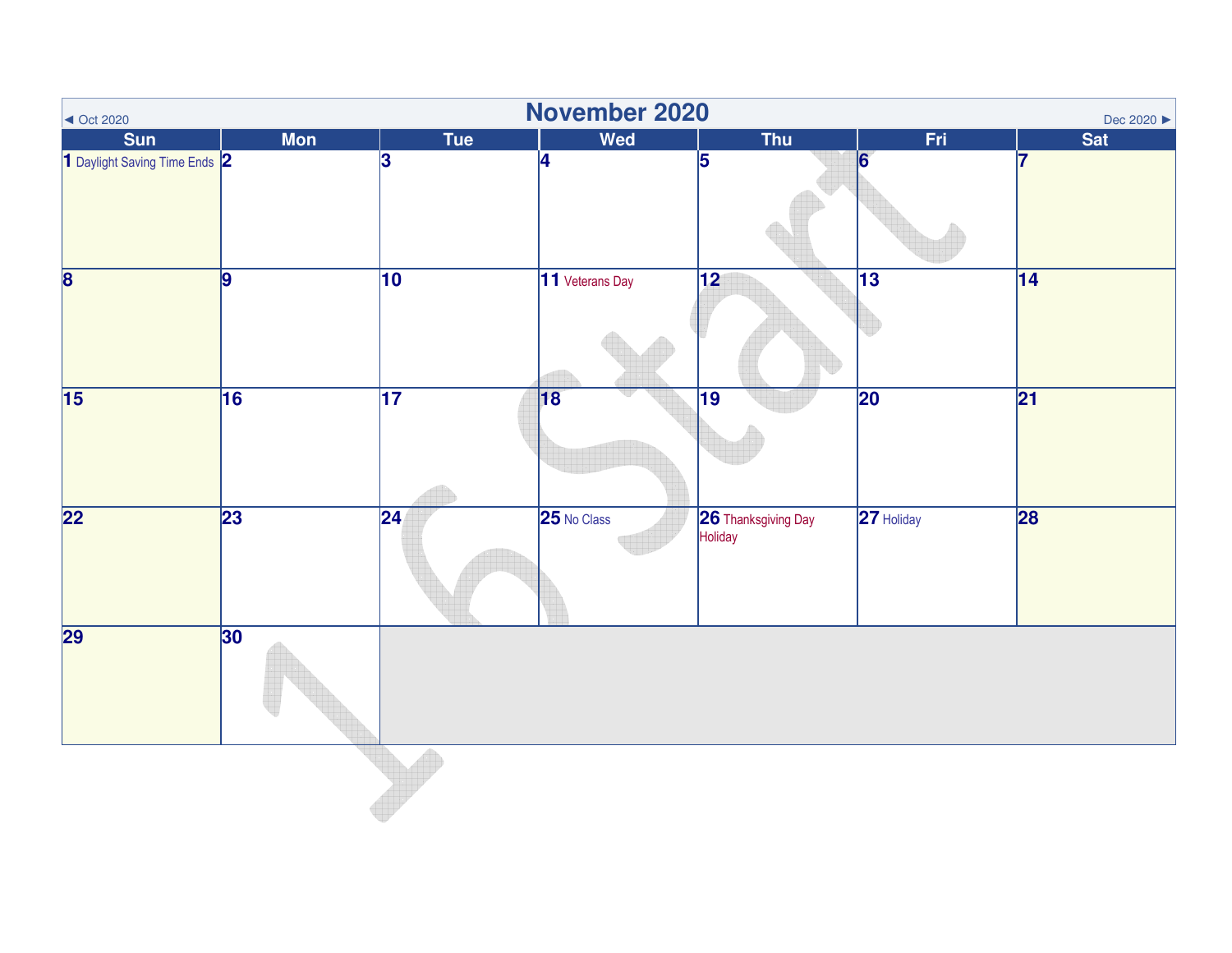| December 2020<br>Jan 2021<br>$\sim$ Nov 2020 |                         |                 |                         |                 |                 |                 |  |  |
|----------------------------------------------|-------------------------|-----------------|-------------------------|-----------------|-----------------|-----------------|--|--|
| <b>Sun</b>                                   | <b>Mon</b>              | Tue             | Wed                     | <b>Thu</b>      | Fri             | <b>Sat</b>      |  |  |
|                                              |                         | н               | $\overline{\mathbf{2}}$ | 3               | Ø               | 5               |  |  |
| $\overline{\mathbf{6}}$                      | <b>7</b> Last Class Day | <b>8</b> Exams  | $9$ Exams               | 10 Exams        | $11$ Exams      | $\overline{12}$ |  |  |
| $\overline{13}$                              | $\overline{14}$         | $\overline{15}$ | 16                      | $\overline{17}$ | $\overline{18}$ | $\overline{19}$ |  |  |
| $\overline{20}$                              | $\overline{21}$         | $ 22\rangle$    | $\overline{23}$         | $\overline{24}$ | 25 Christmas    | 26              |  |  |
| $\overline{27}$                              | 28                      | $\overline{29}$ | 30                      | 31              |                 |                 |  |  |
|                                              |                         |                 |                         |                 |                 |                 |  |  |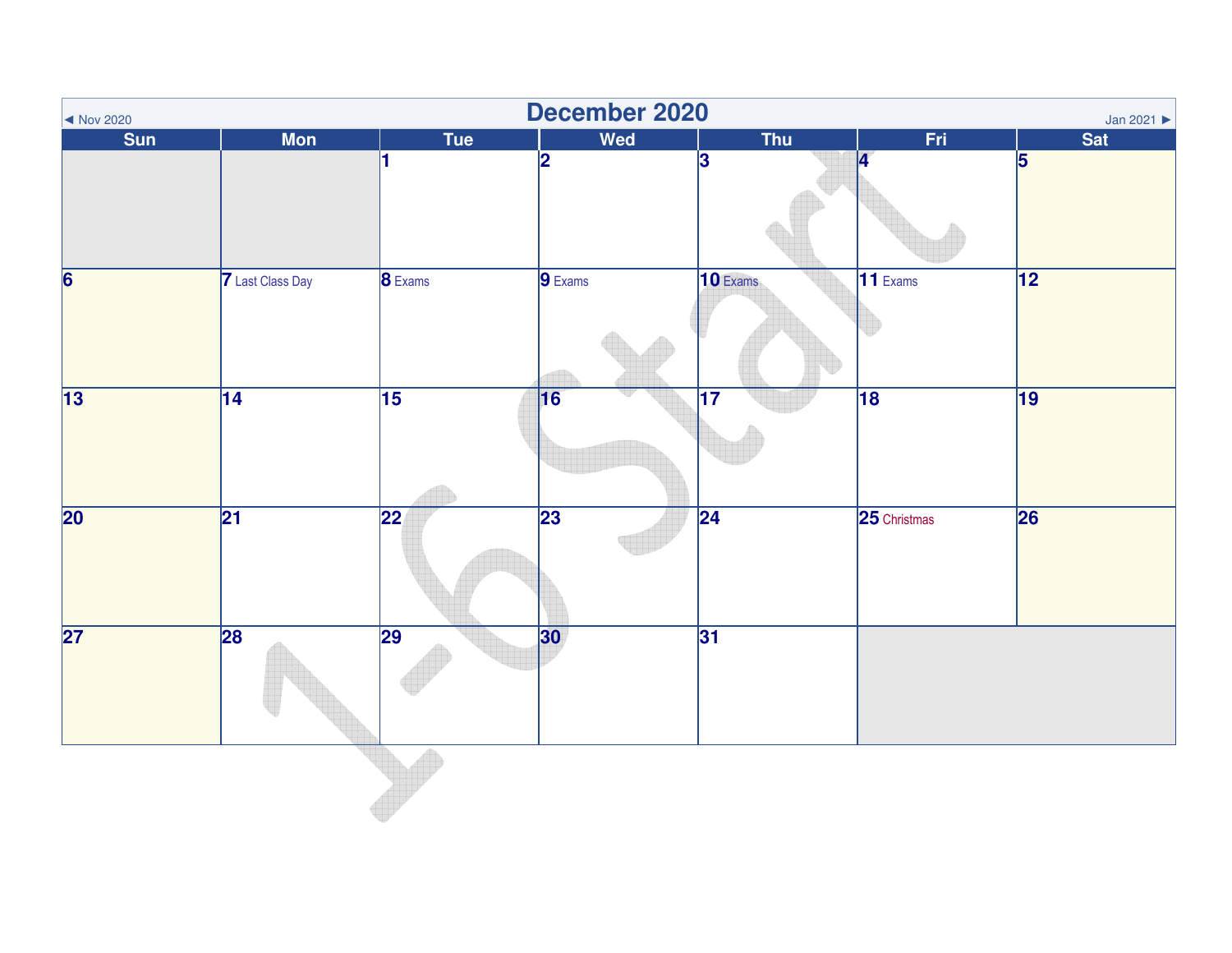| <b>January 2021</b><br><u>Feb 2021 ▶</u><br>◀ Dec 2020 |                                  |                 |                        |                 |                  |                |  |
|--------------------------------------------------------|----------------------------------|-----------------|------------------------|-----------------|------------------|----------------|--|
| Sun                                                    | <b>Mon</b>                       | <b>Tue</b>      | Wed                    | Thu             | Fri              | <b>Sat</b>     |  |
|                                                        |                                  |                 |                        |                 | 1 New Year's Day | 12             |  |
| $\overline{\mathbf{3}}$                                | 14                               | 5               | <b>6</b> Classes Begin | 7               | 8                | $\overline{9}$ |  |
| 10                                                     | 11                               | $\overline{12}$ | $\overline{13}$        | 14              | $\sqrt{15}$      | 16             |  |
| $\overline{17}$                                        | 18 Martin Luther King<br>Holiday | $\overline{19}$ | 20                     | $\overline{21}$ | $\overline{22}$  | 23             |  |
| $\overline{24}$                                        | 25                               | $\overline{26}$ | $\overline{27}$        | 28              | 29               | 30             |  |
| 31                                                     |                                  |                 |                        |                 |                  |                |  |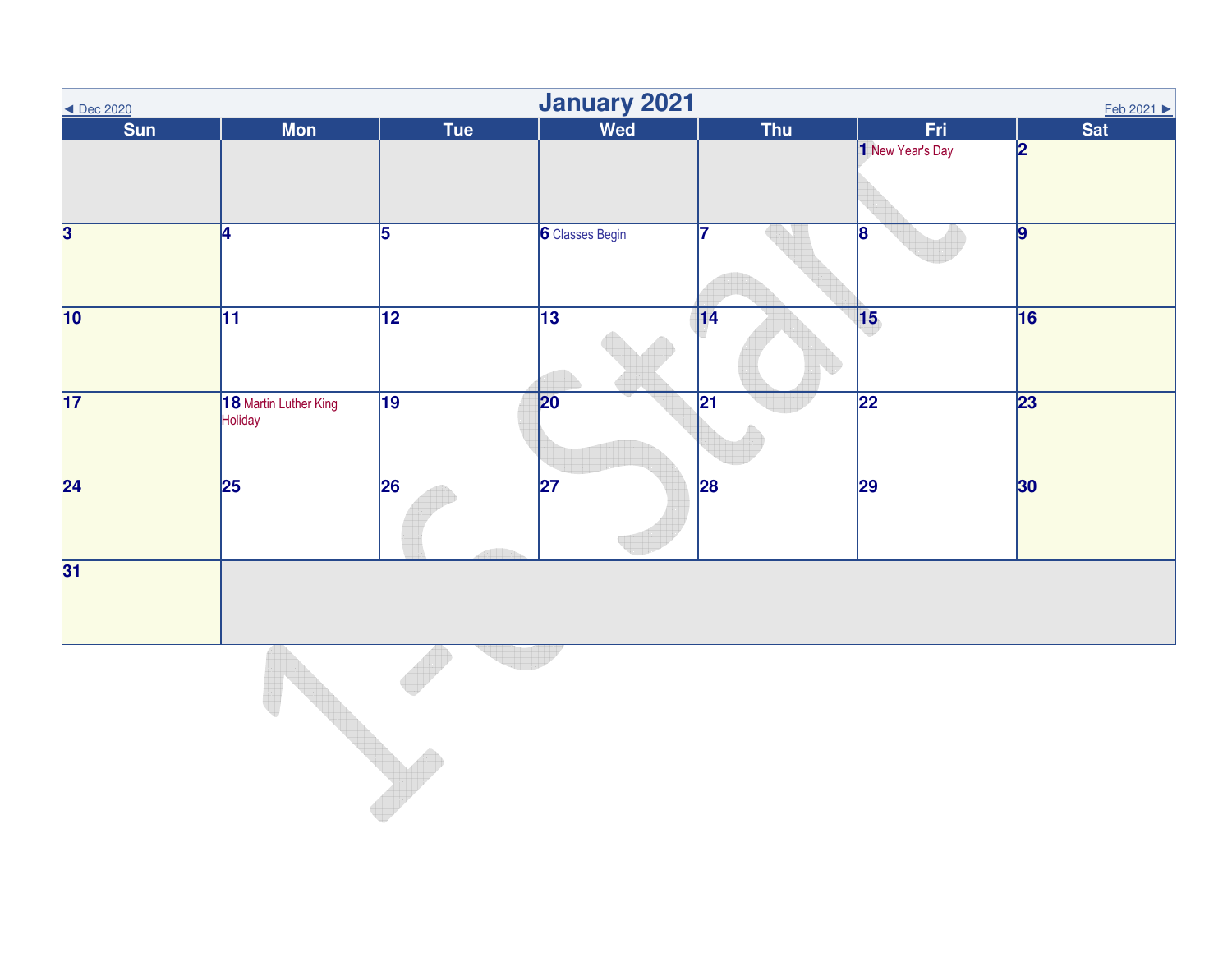| February 2021<br>◀ Jan 2021<br>Mar 2021 |                   |                 |                 |                 |                 |                 |  |  |
|-----------------------------------------|-------------------|-----------------|-----------------|-----------------|-----------------|-----------------|--|--|
| Sun                                     | <b>Mon</b>        | <b>Tue</b>      | Wed             | Thu             | Fri             | Sat             |  |  |
|                                         |                   | 2 Groundhog Day | $\overline{3}$  | 14              | 5               | 6               |  |  |
| 7                                       | $\overline{8}$    | $\overline{9}$  | 10              | $\overline{11}$ | $\overline{12}$ | $\overline{13}$ |  |  |
| 14 Valentine's Day                      | 15 Presidents Day | 16              | $\overline{17}$ | 18              | $\overline{19}$ | 20              |  |  |
| $\overline{21}$                         | $\overline{22}$   | $\overline{23}$ | $\overline{24}$ | $\overline{25}$ | 26              | $\overline{27}$ |  |  |
| $\overline{28}$                         |                   |                 |                 |                 |                 |                 |  |  |
|                                         |                   |                 |                 |                 |                 |                 |  |  |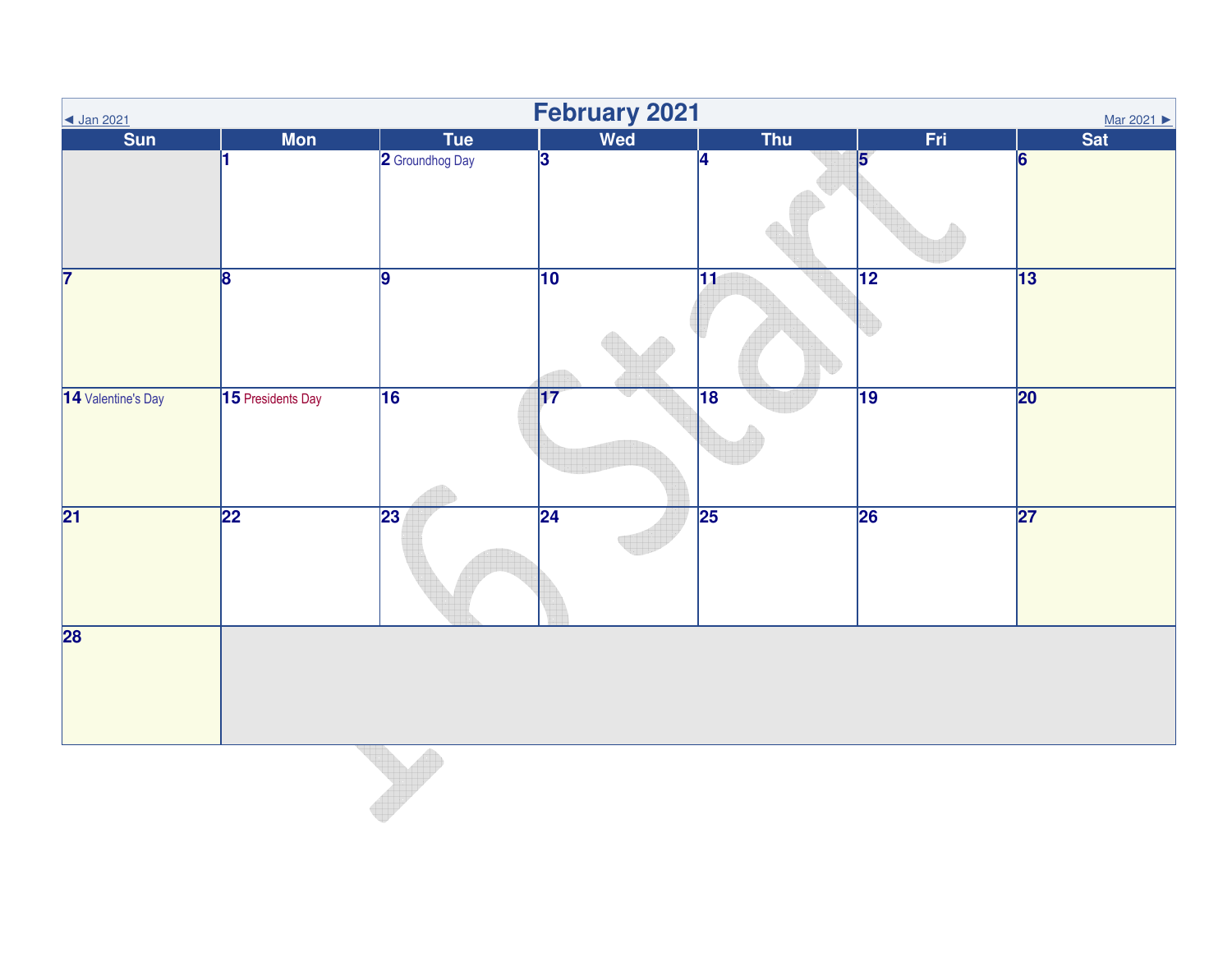| $\overline{\text{+}$ Feb 2021 |                 |                 | <b>March 2021</b>                      |                 |                 | Apr 2021 ▶      |
|-------------------------------|-----------------|-----------------|----------------------------------------|-----------------|-----------------|-----------------|
| <b>Sun</b>                    | <b>Mon</b>      | Tue             | <b>Wed</b>                             | <b>Thu</b>      | Fri             | Sat             |
|                               | l1.             | 2               | $\overline{3}$                         | 4               | 5               | $\vert 6 \vert$ |
| $\overline{7}$                | $\overline{8}$  | 9               | $\overline{10}$                        | $\overline{11}$ | $\overline{12}$ | $\overline{13}$ |
| 14 Daylight Saving Begins     | 15 Spring Break | 16 Spring Break | 17 Spring Break<br>Saint Patrick's Day | 18 Spring Break | 19 Spring Break | 20              |
| $\overline{21}$               | 22              | $\overline{23}$ | 24                                     | $\overline{25}$ | 26              | $\overline{27}$ |
| 28                            | 29              | 30              | 31                                     |                 |                 |                 |
|                               |                 |                 |                                        |                 |                 |                 |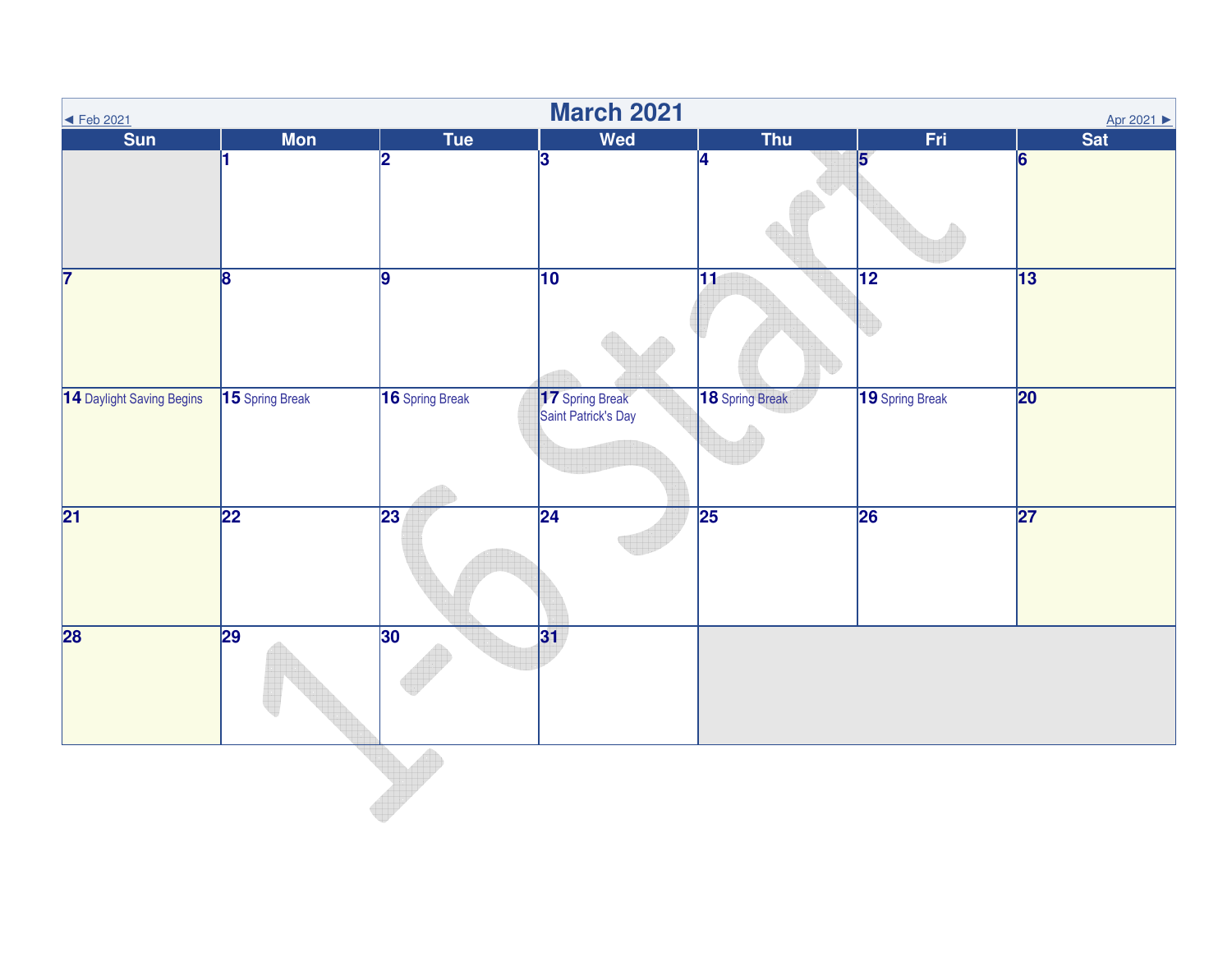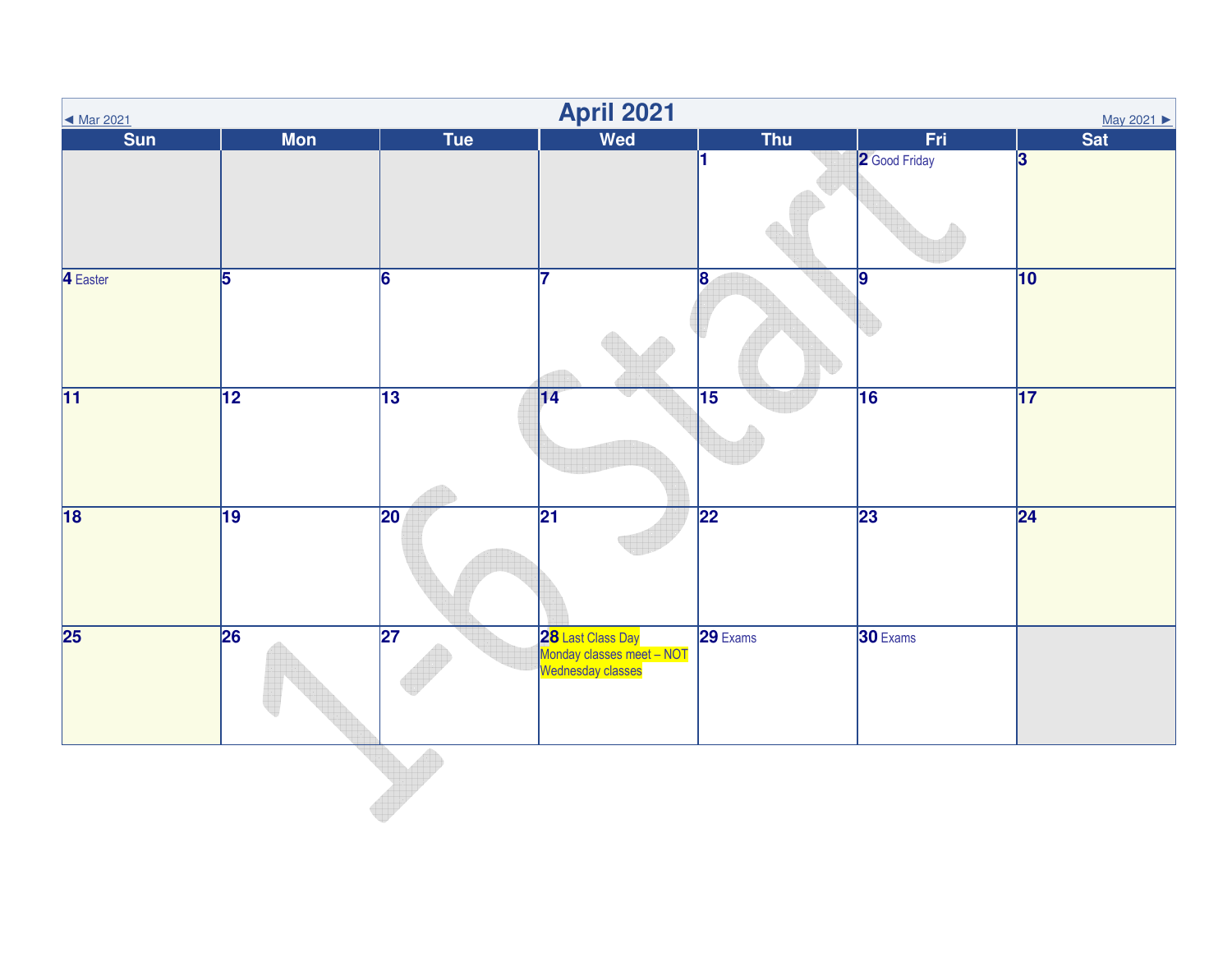| <b>May 2021</b><br>Jun 2021<br>▲ Apr 2021 |                         |                      |                 |                 |               |                         |  |  |
|-------------------------------------------|-------------------------|----------------------|-----------------|-----------------|---------------|-------------------------|--|--|
| $S$ un                                    | <b>Mon</b>              | <b>Tue</b>           | <b>Wed</b>      | Thu             | Fri           | <b>Sat</b>              |  |  |
|                                           |                         |                      |                 |                 |               |                         |  |  |
| $\overline{\mathbf{2}}$                   | 3 Exams                 | $\overline{4}$ Exams | $\overline{5}$  | 6               | 17            | $\overline{\mathbf{8}}$ |  |  |
| 9 Mother's Day                            | 10 Maymester Begins     | $\overline{11}$      | $\overline{12}$ | $\overline{13}$ | 14 No Classes | $\overline{15}$         |  |  |
| $\overline{16}$                           | $\overline{17}$         | $\overline{18}$      | 19              | $ 20\rangle$    | 21 No Classes | $\overline{22}$         |  |  |
| $\overline{23}$                           | $\overline{24}$         | $\overline{25}$      | 26              | $\overline{27}$ | 28 No Classes | 29                      |  |  |
| 30                                        | 31 Memorial Day Holiday |                      |                 |                 |               |                         |  |  |
|                                           |                         |                      |                 |                 |               |                         |  |  |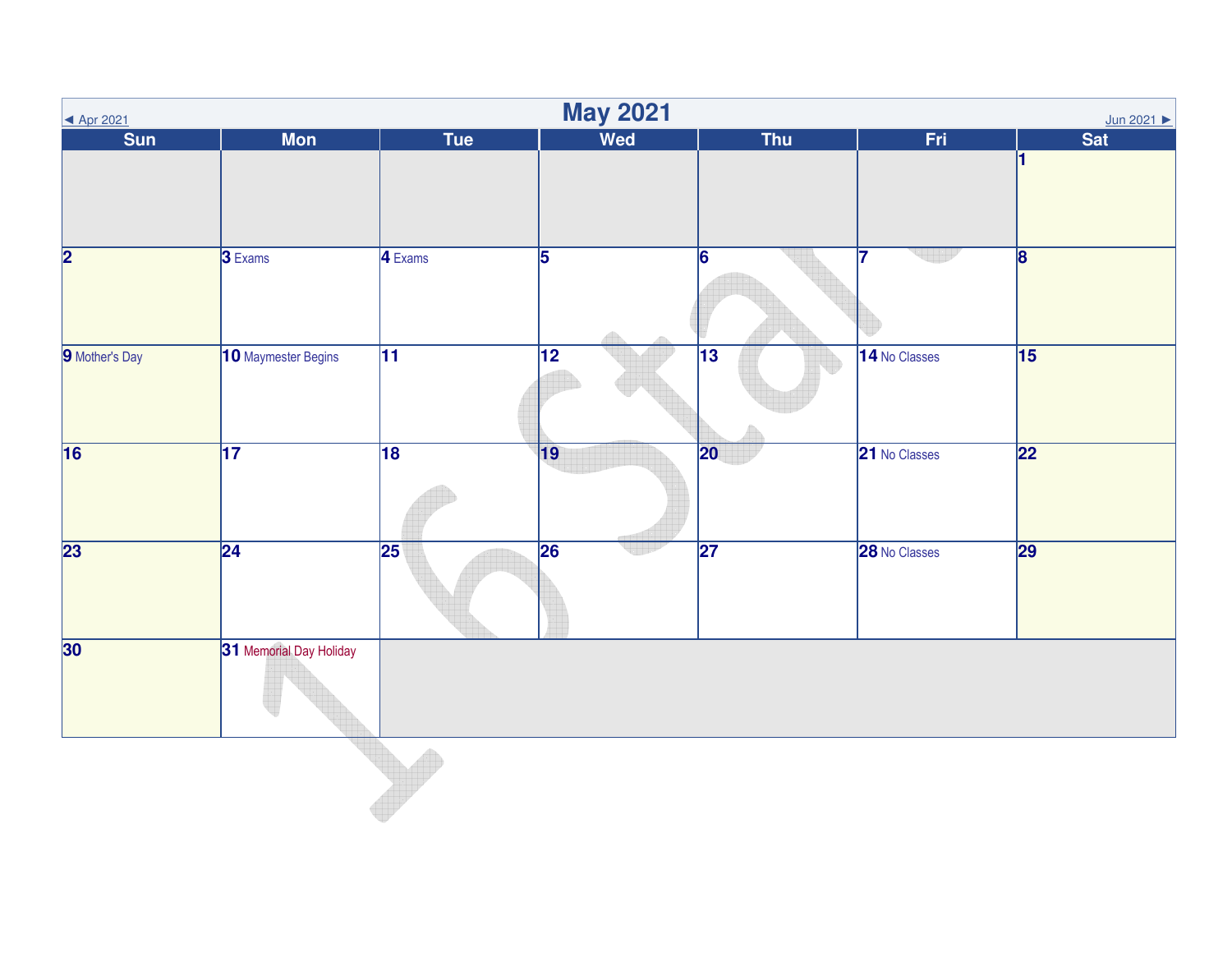| ◀ May 2021              |                 |                 | <b>June 2021</b> |                 |                   | Jul 2021                |
|-------------------------|-----------------|-----------------|------------------|-----------------|-------------------|-------------------------|
| $S$ un                  | <b>Mon</b>      | <b>Tue</b>      | Wed              | <b>Thu</b>      | Fri               | Sat                     |
|                         |                 |                 | $\overline{2}$   | $\vert$ 3       | 4 Maymester Exams | $\overline{\mathbf{5}}$ |
| $\overline{\mathbf{6}}$ | 7 June Begins   | $\overline{8}$  | $\overline{9}$   | $ 10\rangle$    | 11 No Classes     | $\overline{12}$         |
| $\overline{13}$         | $\overline{14}$ | 15              | 16               | $\overline{17}$ | 18 No Classes     | 19                      |
| 20 Father's Day         | $\overline{21}$ | $\overline{22}$ | $\overline{23}$  | $\overline{24}$ | 25 No Classes     | 26                      |
| $\overline{27}$         | 28              | 29              | 30               |                 |                   |                         |
|                         |                 |                 |                  |                 |                   |                         |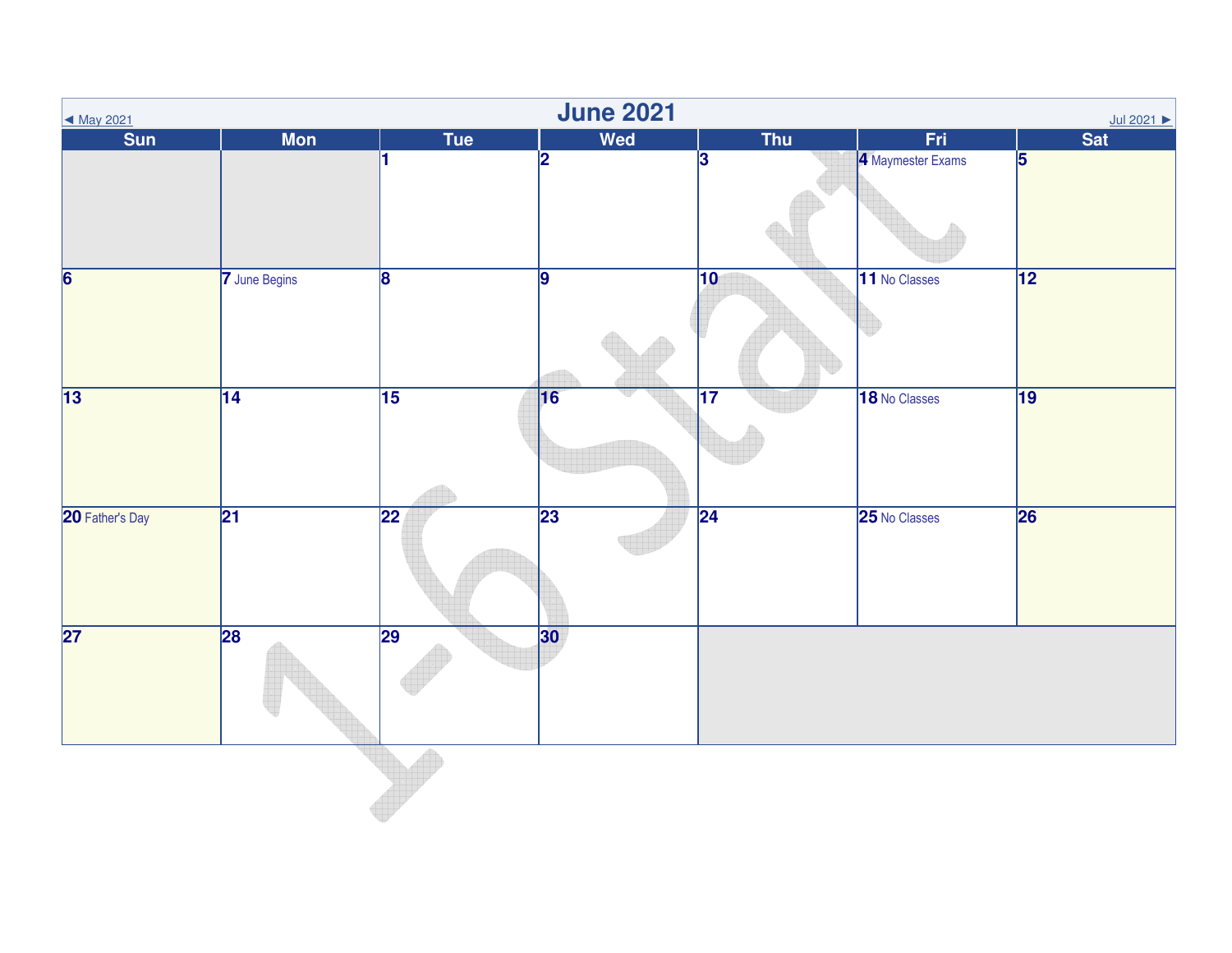| ◀ Jun 2021      |            |                             | <b>July 2021</b> |                 |                | Aug 2021 ▶       |
|-----------------|------------|-----------------------------|------------------|-----------------|----------------|------------------|
| $S$ un          | <b>Mon</b> | <b>Tue</b>                  | <b>Wed</b>       | <b>Thu</b>      | Fri.           | <b>Sat</b>       |
|                 |            |                             |                  | 1 June Exams    | 2 No Classes   | $\boldsymbol{3}$ |
| 4 Indep. Day    | 5 Holiday  | <b>6</b> July Classes Begin | 17               | 8               | $\overline{9}$ | $ 10\rangle$     |
| $\overline{11}$ | 12         | $\overline{13}$             | 14               | $\overline{15}$ | 16 No Classes  | $\overline{17}$  |
| $\overline{18}$ | 19         | $ 20\rangle$                | $\overline{21}$  | $\overline{22}$ | 23 No Classes  | $\overline{24}$  |
| $\overline{25}$ | 26         | $\overline{27}$             | 28               | 29 July Exams   | 30 No Classes  | 31               |
|                 |            |                             |                  |                 |                |                  |